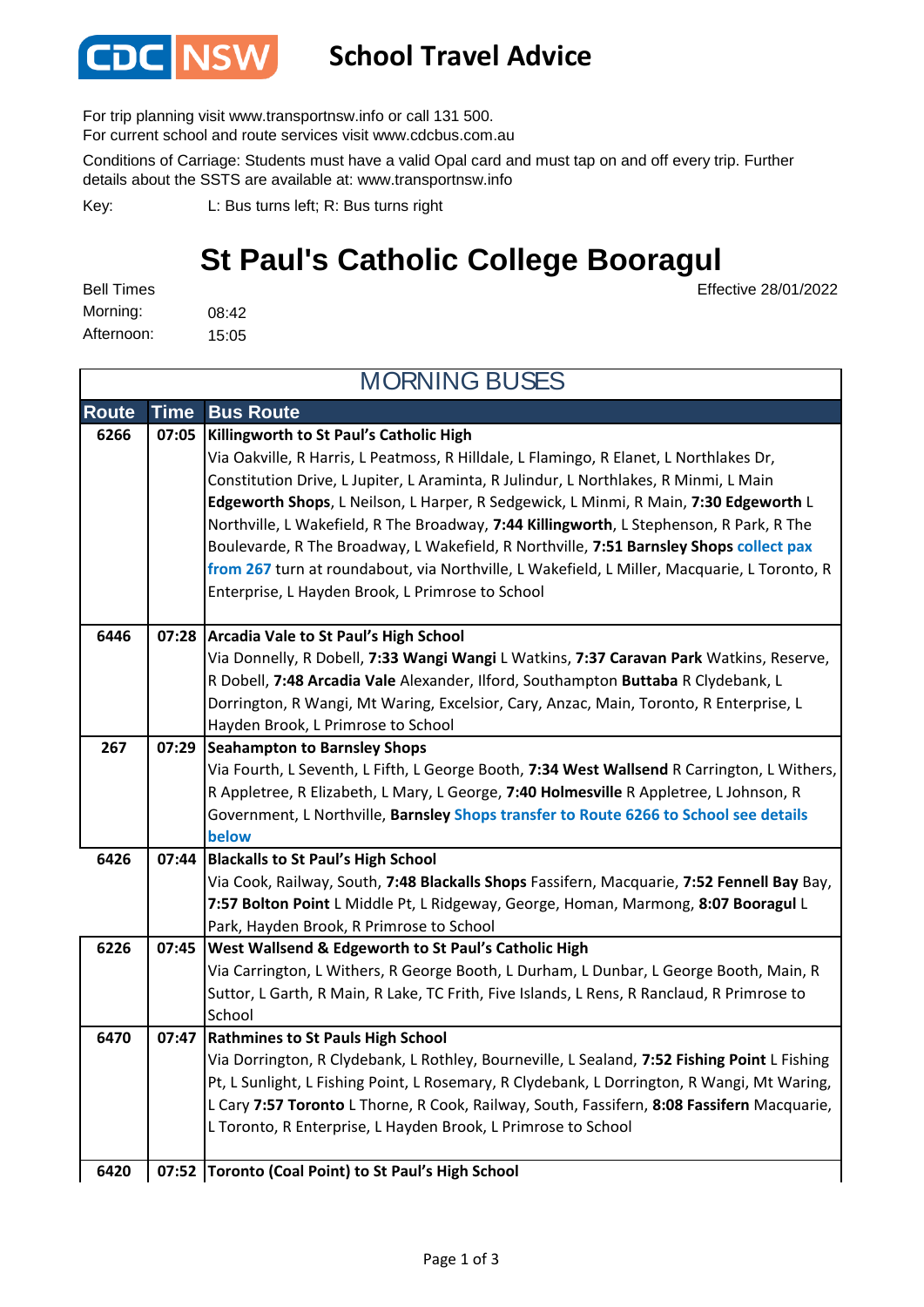| <b>CD</b> | <b>ZINSW</b><br><b>School Travel Advice</b>                                                                                                                                                   |
|-----------|-----------------------------------------------------------------------------------------------------------------------------------------------------------------------------------------------|
|           | Via Field, R Blundell, Farrell, L Galbraith, R William, L Thorne, R Cook, L The Boulevard, R<br>Cary, L Excelsior, R Jarrett, L Barina, L Kilaben, Coal Point Coal Point, Skye Point, Amelia, |
|           | Exeter, 8:13 Carey Bay Excelsior, R Cary, 8:18 Toronto Anzac, Main, Toronto, R Enterprise,<br>L Hayden Brook, L Primrose to School                                                            |
| 6150      | 07:54 Cameron Park (North) to St Pauls Catholic High                                                                                                                                          |
|           | Constitution, L Jupiter, L Araminta, R Julindur, L Northlakes, R Minmi, L Sedgewick - 8:07 - L                                                                                                |
|           | Harper, R Neilson, L Main, R Fredrick, R Lake, TC Frith, Five Islands, L Rens, R Rancluad, R                                                                                                  |
|           | Primrose, R into St Pauls                                                                                                                                                                     |
| 6292      | 08:00 Cameron Park (South) to St Pauls Catholic High                                                                                                                                          |
|           | Via Oakville, R Harris, L Northlakes, L Elanet, L Flamingo, R Hilldale, L Oakville, R Minmi, L                                                                                                |
|           | Main, R Frederick, R Lake, T C Frith Ave, Five Islands, L Rens, R Ranclaud, R Primrose to                                                                                                     |
|           | School                                                                                                                                                                                        |
| 6440      | 08:15 Teralba to St Paul's High School                                                                                                                                                        |
|           | Via York, L North, L William, R York, Toronto Booragul First, R Marmong, R Rens L                                                                                                             |
|           | Ranclaud, R Primrose to School                                                                                                                                                                |
| 6484      | 08:15   Kilaben Bay to St Paul's High School                                                                                                                                                  |
|           | Via Lake View, L Ridge, L Warruga, R Kilaben to turnaround, via Kilaben, 8:25 Coal Point                                                                                                      |
|           | Coal Point, L Laycock, L Excelsior, R Ambrose, L Brighton, to Jarrett then direct to School via                                                                                               |
|           | R Cary, Anzac, Main, Toronto, R Enterprise, L Hayden Brook, L Primrose to School                                                                                                              |

T